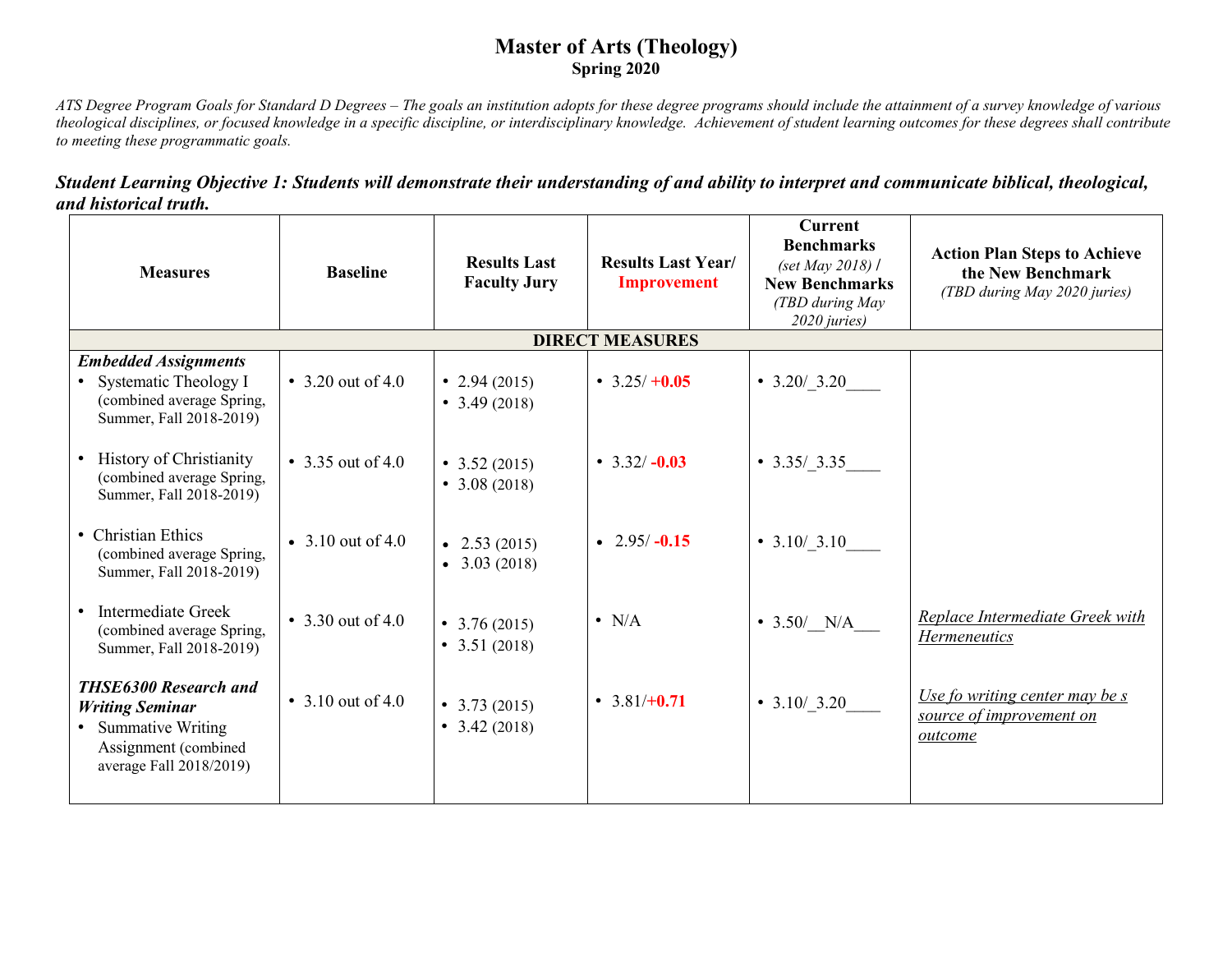| <b>INDIRECT MEASURES</b>                                                                      |                        |                               |              |         |  |  |
|-----------------------------------------------------------------------------------------------|------------------------|-------------------------------|--------------|---------|--|--|
| <b>Student Evaluations</b>                                                                    |                        |                               |              |         |  |  |
| Questions 2, 6, 7<br>(combined average from<br>T&H courses Spring,<br>Summer, Fall 2018-2019) | 86% overall<br>average | N/A (2015)<br>$91.7\%$ (2018) | • 91%/ $+5%$ | 86%/87% |  |  |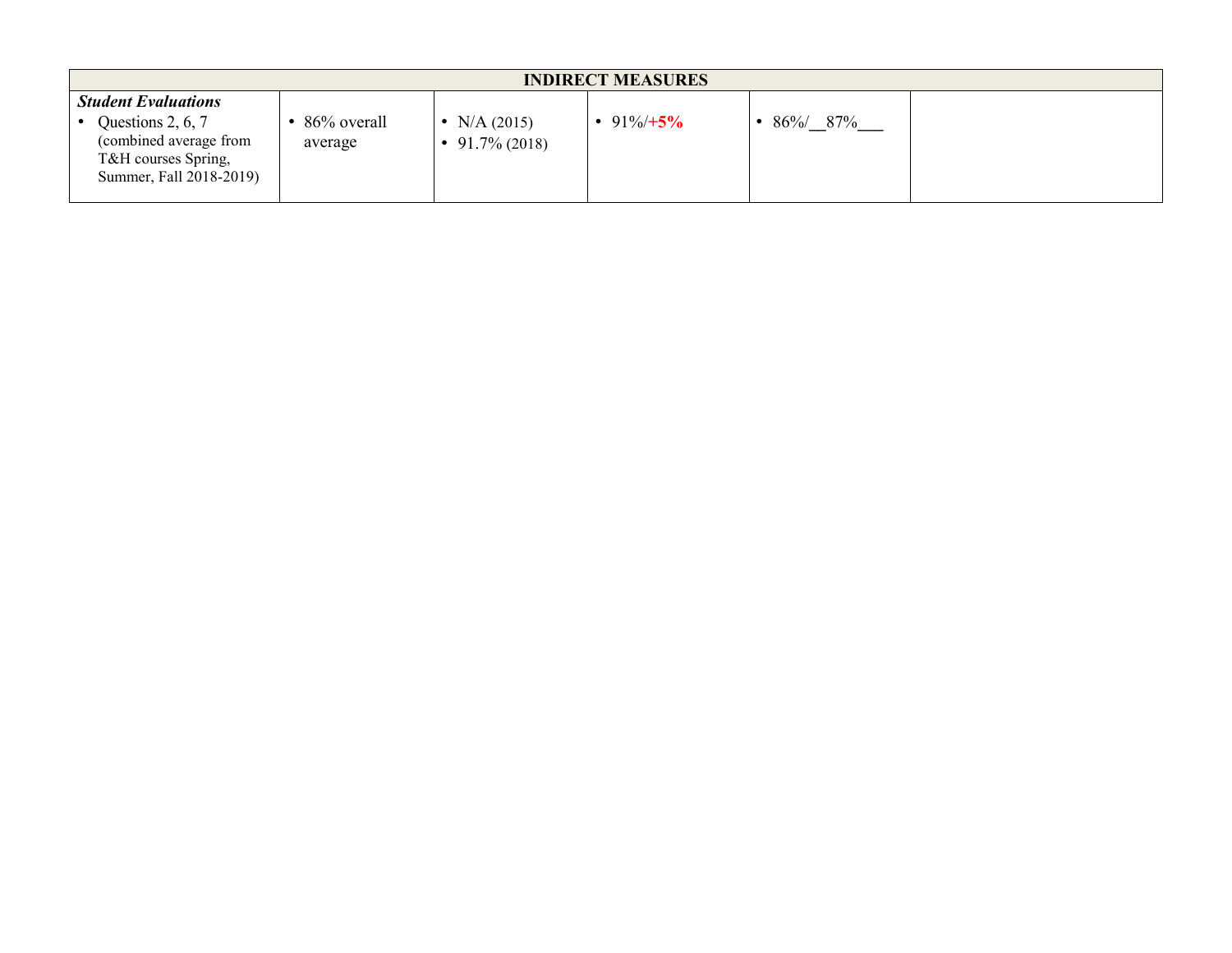*Student Learning Objective 2: Students will demonstrate an awareness of the broader Christian tradition and affinity for a Baptist theological heritage.*

| <b>Measures</b>                                                                                                                                           | <b>Baseline</b>                                      | <b>Results Last</b><br><b>Faculty Jury</b> | <b>Results Last Year/</b><br><b>Improvement</b>                | <b>Current</b><br><b>Benchmarks</b><br>(set May 2017) /<br><b>New Benchmarks</b><br>(TBD during May<br>2018 juries) | <b>Action Plan Steps to Achieve</b><br>the New Benchmark<br>(TBD during May 2018 juries) |  |  |
|-----------------------------------------------------------------------------------------------------------------------------------------------------------|------------------------------------------------------|--------------------------------------------|----------------------------------------------------------------|---------------------------------------------------------------------------------------------------------------------|------------------------------------------------------------------------------------------|--|--|
|                                                                                                                                                           |                                                      |                                            | <b>DIRECT MEASURES</b>                                         |                                                                                                                     |                                                                                          |  |  |
| <b>Embedded Assignments</b><br>• Systematic Theology I<br>(combined average Spring,<br>Summer, Fall 2018-2019)                                            | • 3.20 out of 4.0                                    | • 2.94 $(2015)$<br>• $3.49(2018)$          | • $3.25/ +0.05$                                                | $\cdot$ 3.20/_3.20                                                                                                  | Consider Deleting SLO 2 sice it<br>an easily be measured by SLO 1                        |  |  |
| • History of Christianity<br>(combined average Spring,<br>Summer, Fall 2018-2019)                                                                         | • 3.35 out of 4.0                                    | $\bullet$ 3.52 (2015)<br>• $3.08(2018)$    | • $3.32/-0.03$                                                 | $\bullet$ 3.35/3.35                                                                                                 |                                                                                          |  |  |
| <b>THSE6300 Theological</b><br><b>Research and Writing</b><br><b>Seminar</b><br>• Summative Writing<br>Assignment<br>(combined average Fall<br>2018/2019) | • 3.10 out of 4.0                                    | $\bullet$ 3.73 (2015)<br>• $3.42(2018)$    | • $3.81/+0.71$                                                 | • $3.10/$ 3.20                                                                                                      |                                                                                          |  |  |
|                                                                                                                                                           | <b>INDIRECT MEASURES</b>                             |                                            |                                                                |                                                                                                                     |                                                                                          |  |  |
| <b>Student Evaluations</b><br>• Questions 2, 6, 7<br>(combined average from<br>T&H courses Spring,<br>Summer, Fall 2018-2019)                             | 86% overall<br>average                               | • N/A $(2015)$<br>$\bullet$ 91.7% (2018)   | • $91\%/+5\%$                                                  | • $86\%$ 87%                                                                                                        |                                                                                          |  |  |
| <b>Degree Program Survey</b><br>• Core Competencies:<br>Christian Theological<br>Heritage (Spring, Summer,<br>Fall 2018-2019)                             | $\cdot$ 81% respond<br>with $4-5$ on<br>Likert scale | • N/A $(2015)$<br>$\bullet$ 83.7% (2018)   | $\cdot$ 89.5% respond<br>with 4-5 on Likert<br>$scale/ +8.5\%$ | • 80%/81%                                                                                                           |                                                                                          |  |  |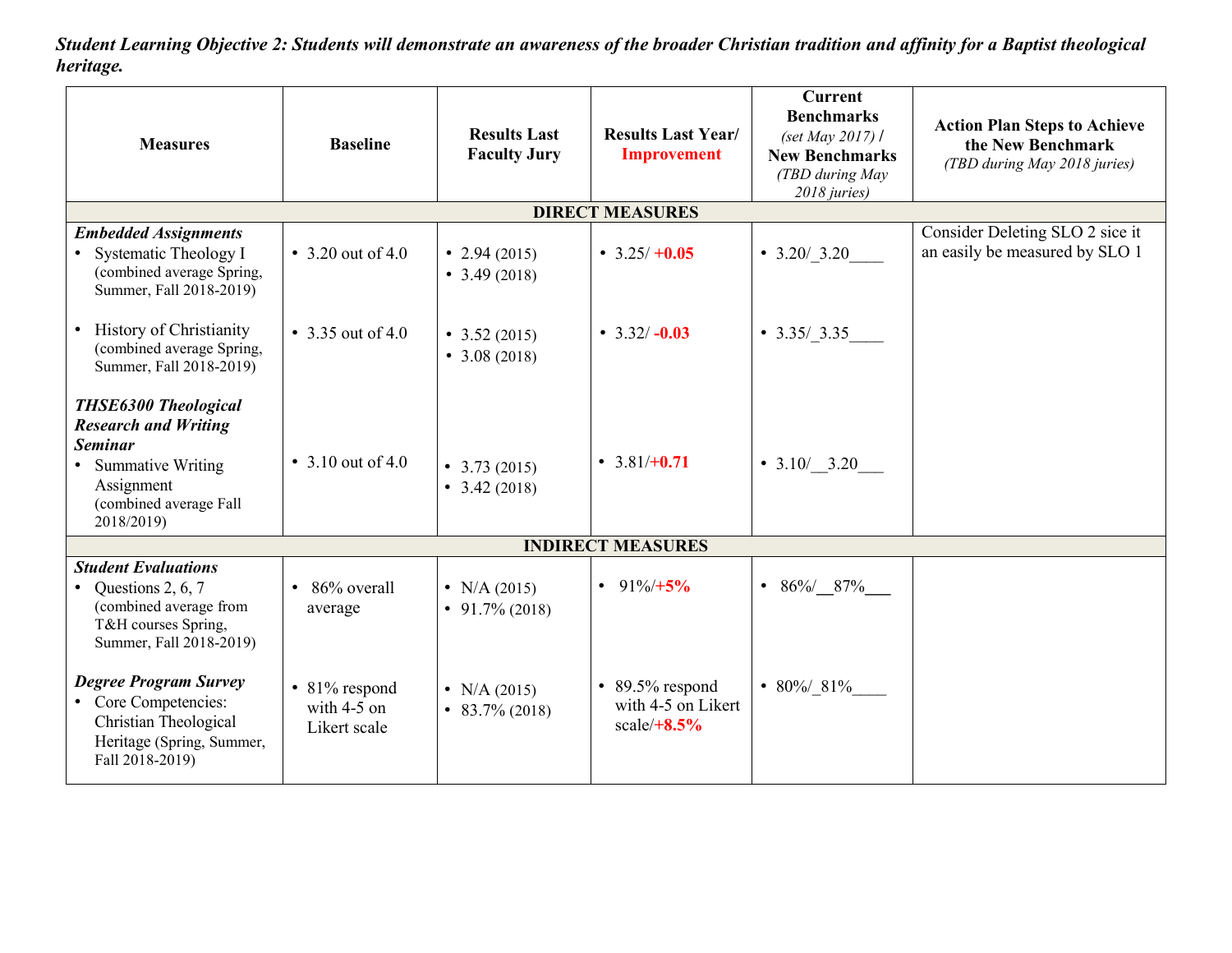*Student Learning Objective 3: Students will demonstrate an ability to contextualize theology in their respective cultural and ecclesial settings.*

| <b>Measures</b>                                                                                                                                           | <b>Baseline</b>          | <b>Results Last</b><br><b>Faculty Jury</b>     | <b>Results Last Year/</b><br><b>Improvement</b>    | <b>Current</b><br><b>Benchmarks</b><br>(set May 2017) /<br><b>New Benchmarks</b><br>(TBD during May<br>2018 juries) | <b>Action Plan Steps to Achieve</b><br>the New Benchmark<br>(TBD during May 2018 juries) |
|-----------------------------------------------------------------------------------------------------------------------------------------------------------|--------------------------|------------------------------------------------|----------------------------------------------------|---------------------------------------------------------------------------------------------------------------------|------------------------------------------------------------------------------------------|
|                                                                                                                                                           |                          |                                                | <b>DIRECT MEASURES</b>                             |                                                                                                                     |                                                                                          |
| <b>Embedded Assignments</b><br>• Systematic Theology I<br>(combined average Spring,<br>Summer, Fall 2018-2019)                                            | • 3.20 out of 4.0        | • 2.94 $(2015)$<br>• $3.49(2018)$              | • $3.25/ +0.05$                                    | $\bullet$ 3.20/3.20                                                                                                 |                                                                                          |
| • History of Christianity<br>(combined average Spring,<br>Summer, Fall 2018-2019)                                                                         | • 3.35 out of 4.0        | $\bullet$ 3.52 (2015)<br>• $3.08(2018)$        | • $3.32/-0.03$                                     | $\bullet$ 3.35/3.35                                                                                                 |                                                                                          |
| • Christian Ethics<br>(combined average Spring,<br>Summer, Fall 2018-2019)                                                                                | • 3.10 out of 4.0        | $\bullet$ 2.53 (2015)<br>$\bullet$ 3.13 (2018) | $\cdot$ 2.95/-0.15                                 | • $3.10/ 3.10$                                                                                                      |                                                                                          |
| <b>THSE6300 Theological</b><br><b>Research and Writing</b><br><b>Seminar</b><br>• Summative Writing<br>Assignment<br>(combined average Fall<br>2018/2019) | • 3.10 out of 4.0        | • $3.73(2015)$<br>• $3.42(2018)$               | • $3.81/+0.71$                                     | • $3.10/ 3.20$                                                                                                      |                                                                                          |
|                                                                                                                                                           |                          |                                                | <b>INDIRECT MEASURES</b>                           |                                                                                                                     |                                                                                          |
| <b>Student Evaluations</b><br>• Questions 2, $6$<br>(combined average from<br>T&H courses Spring,<br>Summer, Fall 2018-2019)                              | • 86% overall<br>average | • N/A $(2015)$<br>• 92% (2018)                 | • $92\%/+6\%$                                      | • 86%/87%                                                                                                           | We are exceeding the National<br>expectation for this degree                             |
| Noel-Levitz<br>• Question 4<br>(combined average from<br>MA(TH) core courses<br>Spring, Summer, Fall 2018-<br>2019)                                       | • 6.21 out of 7.0        | $\bullet$ 6.00 (2015)<br>$\bullet$ 6.21 (2018) | • 6.16 $(2019)/-0.05$<br>$\cdot$ 6.34 (2020)/+0.14 | $\bullet$ 6.21/6.21                                                                                                 |                                                                                          |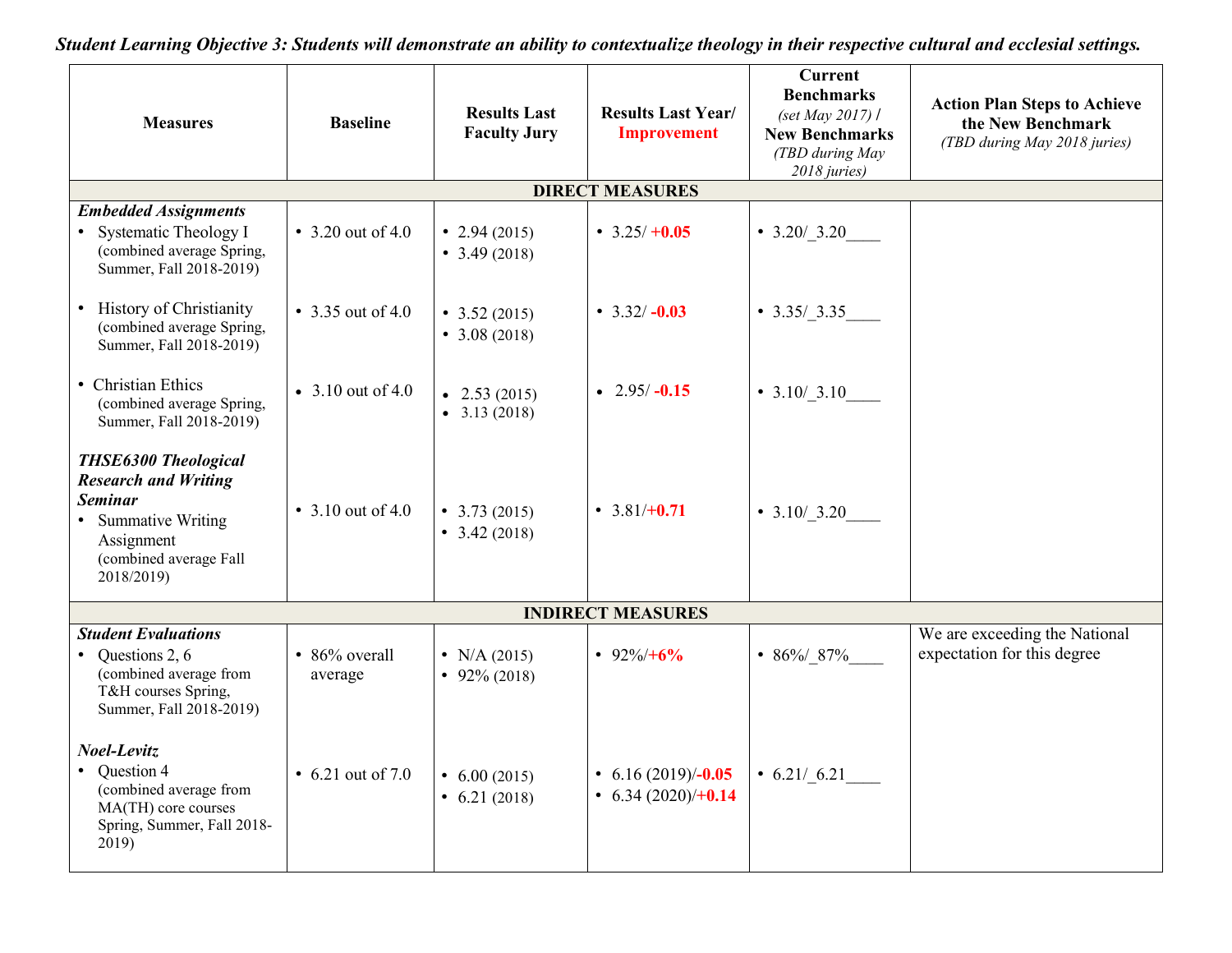| <b>Measures</b>                                                                                                                                           | <b>Baseline</b>                                | <b>Results Last</b><br><b>Faculty Jury</b>                                         | <b>Results Last Year/</b><br><b>Improvement</b>                                                 | <b>Current</b><br><b>Benchmarks</b><br>(set May 2017) /<br><b>New Benchmarks</b><br>(TBD during May<br>2018 juries) | <b>Action Plan Steps to Achieve</b><br>the New Benchmark<br>(TBD during May 2018 juries) |  |
|-----------------------------------------------------------------------------------------------------------------------------------------------------------|------------------------------------------------|------------------------------------------------------------------------------------|-------------------------------------------------------------------------------------------------|---------------------------------------------------------------------------------------------------------------------|------------------------------------------------------------------------------------------|--|
|                                                                                                                                                           |                                                |                                                                                    | <b>DIRECT MEASURES</b>                                                                          |                                                                                                                     |                                                                                          |  |
| <b>Embedded Assignments</b><br>• Systematic Theology I<br>(combined average Spring,<br>Summer, Fall 2018-2019)                                            | • 3.20 out of 4.0                              | • 2.94 $(2015)$<br>• $3.49(2018)$                                                  | • $3.25/ +0.05$                                                                                 | $\bullet$ 3.20/3.20                                                                                                 | Consider Deleting SLO 4 since it<br>does not match the emphasis of                       |  |
| • History of Christianity<br>(combined average Spring,<br>Summer, Fall 2018-2019)                                                                         | • 3.35 out of 4.0                              | $\bullet$ 3.52 (2015)<br>• $3.08(2018)$                                            | • $3.32/-0.03$                                                                                  | $\bullet$ 3.35/3.35                                                                                                 | the Academic Nature of Degree                                                            |  |
| • Christian Ethics<br>(combined average Spring,<br>Summer, Fall 2018-2019)                                                                                | • 3.10 out of 4.0                              | $\bullet$ 2.53 (2015)<br>$\bullet$ 3.13 (2018)                                     | • $2.95/-0.15$                                                                                  | • $3.10/ 3.10$                                                                                                      |                                                                                          |  |
| <b>THSE6300 Theological</b><br><b>Research and Writing</b><br><b>Seminar</b><br>• Summative Writing<br>Assignment<br>(combined average Fall<br>2018/2019) | • 3.10 out of 4.0                              | $\bullet$ 3.73 (2015)<br>• $3.42(2018)$                                            | • $3.81/+0.71$                                                                                  | • $3.10/ 3.20$                                                                                                      |                                                                                          |  |
| <b>INDIRECT MEASURES</b>                                                                                                                                  |                                                |                                                                                    |                                                                                                 |                                                                                                                     |                                                                                          |  |
| <b>Student Evaluations</b><br>• Questions $6, 7, 9$<br>(combined average from T&H<br>courses Spring, Summer, Fall<br>2018-2019)                           | $\cdot$ 86% overall<br>average                 | • N/A $(2015)$<br>$\bullet$ 90.7% (2018)                                           | • $90.7\%/+4.7\%$                                                                               | • 85%/_86%                                                                                                          |                                                                                          |  |
| Noel-Levitz<br>• Question 62<br><b>Degree Program Survey</b><br>• Core Competencies:<br>Spiritual/Character                                               | • 6.41<br>$\bullet$ 81% respond<br>with 4-5 on | $\bullet$ 6.38 (2015)<br>$\bullet$ 6.49 (2018)<br>• N/A $(2015)$<br>• 87.1% (2018) | • $6.42(2019) / +0.01$<br>• $6.52(2019) / +0.11$<br>$\cdot$ 88.6% respond<br>with 4-5 on Likert | $\bullet$ 6.41/6.42<br>• 80%/ 81%                                                                                   | Move Q62 to SLO3                                                                         |  |
| Formation (Spring, Summer,<br>Fall 2018-2019)                                                                                                             | Likert scale                                   |                                                                                    | $scale/+7.6%$                                                                                   |                                                                                                                     |                                                                                          |  |

*Student Learning Objective 4: Students will show personal and spiritual maturation in their development as Christian theologians.*